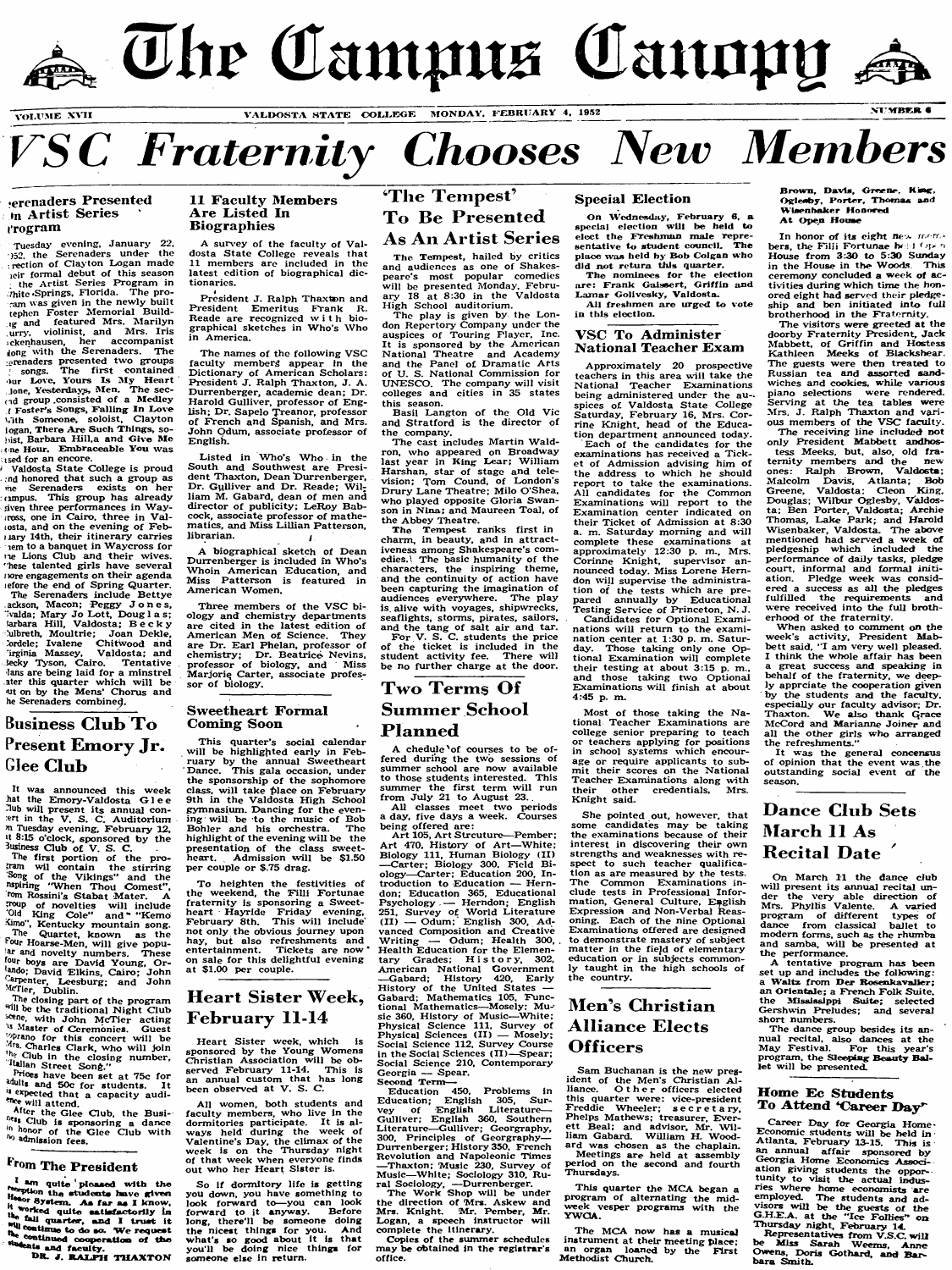# The Campus Canpoy

Published Bi-Monthly during the school year by **students at Valdosta State College at Valdosta, Georgia**

#### **MEMBER Associated GoHegiato Press**

| EDITOR ---------------------------- Ruth Miller               |
|---------------------------------------------------------------|
| Associate Editor ------------------- Keith Dame               |
| News Editor--------------------Grace McCord                   |
| Feature Editor ---------------------- Betty King              |
| Art Editor ------------------------ Elinor Jones              |
| News Staff-----------------------Jeanette Grimes,             |
| Lydia Story, Vallie Staten, Ann Petrey, Doris                 |
| Gothard, Becky Culbreth, Bill Roberts,                        |
| Business Manager _____________ Blount Trammell                |
| Associate Business Manager <sub>-----</sub> -Virginia Stewart |
| Advertising Staff _______________ Melba Grogan.               |
|                                                               |

Proof Reader ----------------------- Luceil Bauer **A d v iso r--------------------------------------- W illiam AI. G abard**

Elaine Windham, Ann Murray.

#### **Shall We Use It Or Lose It? MILLER**

"A fine sense of what is just and right with **readiness to apply it to one's own conduct in re**lation to others", is the definition that Mr. Web**ster gives for the word Honor. V.S.C. has given every student on this campus a chance to prove** that he has a well developed sense of honor.

**An honor system does not necessarily mean that when a test is given that the instructor must leave the class room to prove his faith in the students** and the honor system. An instructor remaining **in the class should not enter in as a point that the honor system is not in effect, or should students use this as an excuse for not adhering strictly to the regulations of such a system. The presence of an instructor shouid bring forth no objections** from those students abiding by the system.

The faculty of the V.S.C. cannot make the honor system work, it is a system of the students, by **the students, and for the students: it is hey who mus make It work.**

**The honor system which has been recently in**augurated as an integral part of V.S.C. is in the hands of the student body and its success or failure will completely depend upon what the students **do w ith it.**

The question has been presented many times as to what our col**lege needs most. The students have batted the issue around and have tossed out certain ideas that arc good However, approaching this issue from a different viewpoint. I find that the faculty has some very good answers to the question: W hat does Vaidosta State Goiiege need most?**

**Uphold your honor system. Let's not let it go down in the annals of V .S.C . that in the year** 1952 there was lost: one honor system before it **could prove its worth because the students did not practice it**

### **Just A Little Courtesy And Cooperation MILLER**

An editorial writer of THE MESA COLLEGE CRITERION sketch**es a college girl:**

**When asked this question. Dr. J. Ralph Thaxton replied: 'T think we need a gymnasium where we can have athletics for both men and women, and where we can have our dances and otiier social activities. Once we have such a building, we would be able to have our own** artist series on our own campus. We would also be able to have dis-<br>trict basketball tournaments and G.E.A. meetings." Dr. Thaxton **points out further the need for a boys' dormitory and for an annex to the administration buiiding where modern laboratory space for chemis**try, physics, and biology could be provided. He added that such labor-<br>hory space would include additional classrooms. "We also need a atory space would include additional classrooms. home management house and a modern dining hall," Dr. Thaxton con**cluded.**

Mrs. John B. Odum, in expressing her opinion as to the needs of **the college, stated: " I think wc need a balanced, well-rounded curricu**lum. Sports should be stressed but there should also be an equal balance of the arts, such as, lecture programs, concert series,

Her sense of humor is all snarled up with puns. Also, she finds **it amusing to slam her friends in a you-know-1'm-kldding spirit.**

The plea now is, do you really hear the announcements that are made—or do they go in one **car and out the other, if they get that far?**

**Nothing can he niorc disheartening to someone** struggling to accomplish a goal for the entire group than to have not one show up for meetings.

If you have chosen that person as president, chairmaa, or what-have-you; common decency and **oow taay demands cooperation on your part**

This cooperation begins with attending meetings **and afloring your aaaistance.**

**Airs. W . AI. Thoman, Aliss Lorene Herndon, Aliss Lillian Patterson,** and Miss Louise Sawyer all agreed that there is a great need for a **gymnasium and recreational facilities. Moreover, Aliss Patterson is convinced that there is also an immediate need for better lighting equipment in study areas of the library. Airs. Thomas added further the acute need for more classroom space.**

After all, if you can't expect courtesy and cooperation of a group of college students—who are <sup>\$</sup> supposedly the isaders of tomorrow--of whomn **can you axpact it?**

"If you probe ever so slightly you will suddenly be face to face with her serious side. She will confide it, as a fault, that she is not all **gay exterior. She thinks everyone shouid believe in something and then live by it, and she wishes she knew more about good music. She feels a lot better about A rt since she took that appreciation course and knows what to look for. She looks forward to that time when** she'll be able to catch up on her reading. There just isn't time for it **while you're in school."**

**Air. W illiam G abard and Air. Clayton Logan feel that the college dcfiniteiy needs more plant facilities. Aloreover, Mr. Gabard, as he visualized these plant improvements and other outstanding features** of the college, believes that Valdosta State has unlimited possibilities **in the future. However, Air. Logan concludes. "Since wc do not have** these plant facilities, we need a more over-all school spirit with more **emphasis put on the w e lfare of the entire school and less on small diverse groups."**

> **you can not find the righ thing to wear, neither can the next per**son. If your hair falls before you **get back from breakfast who cares, everybody is so busy with their own "triais and tribulations "** they probably haven't noticed. If **you have thirty pages to read for tomorrow, your roommate may have fifty. If you can not cut ciass and go homo because of a test, the girl next door docs not get to go home at all during the quarter. A ll those "gripes'^ tha^t are so Important arc not. They might seem that way, but th^y arc merely part of your daily burden** to be taken in stride.

#### **PAGE TWO** Monday, February 4, 1952

**Little problems that you to solve now will make thd big probiems later in life much slm**pler.

FOR WRINKLED BROWS: Try the wellknown cream "SWEIT-**NESS OF TEMPER".** It tones up the facial muscles, reduces wrinkles and is very uplifting.

FOR THE LIPS: Use the marvelous lipstick "SILENCE". It is particularly good for lips that have been distorted by uncharitable  $\boldsymbol{g}$ ossip.  $\boldsymbol{\theta}$ 

**This study is only a cross section of the faculty, but one may easily observe from these answers that there is a concensus of opinion** about this matter. All of these needs cannot be fulfilled immediately, but some of them will be realized in the near future. Plans are complete and construction is expected to begin soon on two of these needs; the boys' dormitory and the gymnasium. These projects are the be**ginning of the fu lfilling of the needs of Valdosta State College and w ill lead usto a larger and more well-rounded institution in the near future.**

## **DOES THIS SOUND FAMILIAR?**

**F f)R IjO V E LY i lA N D S : Tiiere's reaiiy one preparation to use.** It is caleid "GENEROSITY". Get a large size jar.

## **Suggests Today Appn € e iatiim**

It's just an idea, hut maybe if we had a cour **in Today Appreciation with pop quizzes on rai) days, maybe we'd find out something as not worthy as the merits of Greek suipturc or Bee hovcn's Fifth.**

**"She is a little too fat and usually has some trouble with her skin. She diets spasmodically for both faults and keeps them almost under** control. Her hair looks nice most of the time, but she insists it's a mess and she doesn't know what she's going to do with it. She wears **a sweater, a skirt, saddle shoes and anklets because all the other girls** do, and she loves being one of the group. She looks well washed and **brushed and attractive.**

"We have biscuits, but I'dather have rolls even **though I'm off breads this week. " "There's movie on tomorrow night and I have a club met ing that's the final yawn in boredom— but I've g to fix the refreshments— again this quarer?" "A** other assembly program. What in the world th **tim e!"**

**Such passing fancies, probably only one ha** been wrapped as closely about us this year as o raincoats. And I believe they are really just **useless as mine, which has lost its rainproofnoi** Rain pours—coatsabsorbs like a sponge—I g soaked. To draw a timid parallel: somethii happens-I'm in a bad mood now-I blow a fus

All the trite and bright remarks about college **"broadening" he student might well borrow tJ word "appreciation", for that is what makes tJ** little wheels run, with which w learn new dre **tyles, books, hobbies, abilities, personalities.**

**"She lias an inferiority complex, she says— just an aw ful one. She invariably thinks of herself as shy and she hates to meet peopic. She finds her owm actions and reactions fascinating. She likes to tell how tired she is, and how many hours of sleep she's had since Friday. She** falls asleep in class. Her powers of concentration are just gone at the **end of half an hour of listening to that man, she says, and she gets so** bored she could just die. She likes to fix you firmly with her eye and **tell you she has eight themes and two thousand words due Monday, and if you think she's done any of it you're wrong, she says. She's perpetually appalled at the amount of work she has to do.**

> But why tomorrow? Why not today? Of count **I know there just isnottimo today— but tomorrs** will soon be "today" and there sill won' be a **extra time.**

Tomorrow I won't be in a blue mood; tomorn **I won't try to fuss witheverybody; tomorrow 1 know my lessons bettor. Tomorrow will be t day to start breaking all those bad habits; i morrow will be the day tohelpothers . . . yet t** old hymn says. "Help somebody TODAY" **tomorrow.**

**Not long ago there appeared in this column a few, probably not very well put. remarks on the subject of giving those persons who try to make announcements a chance to be heard. This plea stili stands.**

> **FOR CLEAR EYES:** Faithful care with that tried-and-true protective preparation "MODESTY." For best resuits we recommend **that you carry it with you whnrcvcr you go.**

**When announcements arc made they arc made for a purpose— to keep the student body informed and to call or announce meetings. Meetings seem to be the main pain, at present.**

**When you are asked to attend a meeting, whether it be a regular one or a caiied one, you are ex**pected to attend. No one should feel that it is the president's (or anyone else for that matter.) job **to issue a personai invitation to each and every** person who is to attend. It might, also, be men**tioned that the coiicge catalog states that every student is expected o read he bulletin board every day and that they are held responsible for doing so.**

### **WHAT DOES VSC NEED?**

#### RUSSELL HILLIARD

### **G R I P E R S**

**Americans arc noted for being** professional gripers. **, because they are hot; they gripe because they are coid. They gripe because they do not have anything to do; they gripe because** they have too much to do. All **gripers are not Americans, all Americans arc not gripers. But w c arc al! Americans so therefore**

**some of us arc gripers.**

**Griping is like a drug. It helps to ease the pain, but too much of it causes troubic. ITie more wc gripe, the more we want to gripe, and the more annoying we become to our ciassmatcS. If the tests were hard, that's your worry not the other fellow's, she has her own prohlems. If you do not iiappen to enjoy a particular meai. the others at the table might. If**

**The next question is "Appreciation? For what And the next answer depends on you. hypothct caily. Or, in order to eliminate confusing pronour I might be transported to the heights if I a free trip to Hollywood— or fell in love— but L** all-around everyday bread'n butter contentmer mine is still in cold storage. Why? Because if **easier to gripe than applaud, it helps to hide n pet jealousy, and then it'sa habit I'm almost u conscious ofpossessing.**

**This appreciation course could have the quallti of the water-proofing method on raincoats. Sit ations occur that are more than annoying, but if** have some protection, I don't mind walking in tl **rain so much to get where I want to go— and 1 hate to stay athome.**

**Appreciation is the spark of everyday living th** goes on evcnwithout books—and also it is t **door to art and science andunderstanding whi\* makes that living vitaL It has no time for pet clouds. Rather ithasaworld ot skies o cxpio and stars to leam .**

### **Is Manana Soon Enough?**

**"Manana, manana ..." so goes the popular so A lw ays manana— always tomorrow. Tomorrow** the day to study, tomorrow; the day to ma **friends with the girl you don't know so \^yll. morrow is the day todowondcrs.**

**Tomorrow 1 11 be kind to my roommate. I wo: talk when she la trying tostudy. I won't ask Ito do so much for me. Tomorrow I'll help 1<** more. Tomorrow I''l do more than my part **keeping the room straight. Tomorrow I won't d** turb her when she wants to sleep. Tomorrow **Just won't do anything that I wouldn't want dc: to me— in fact, tomorrow I'll live right hy t Goidon Ruio.**

**An ideal tomorrow is one in which we woi** live up to all these resolutionsfrom sunup urt **sundown and each tomorrw is to be the ideal or** There is only one drawback. Tomorrow is he **now. for ycstet^iny's tomorrow is today, and tod** right now, is the only time we will have to star **phlng and to liveaswehave always wanted live— but now and only now is the time.**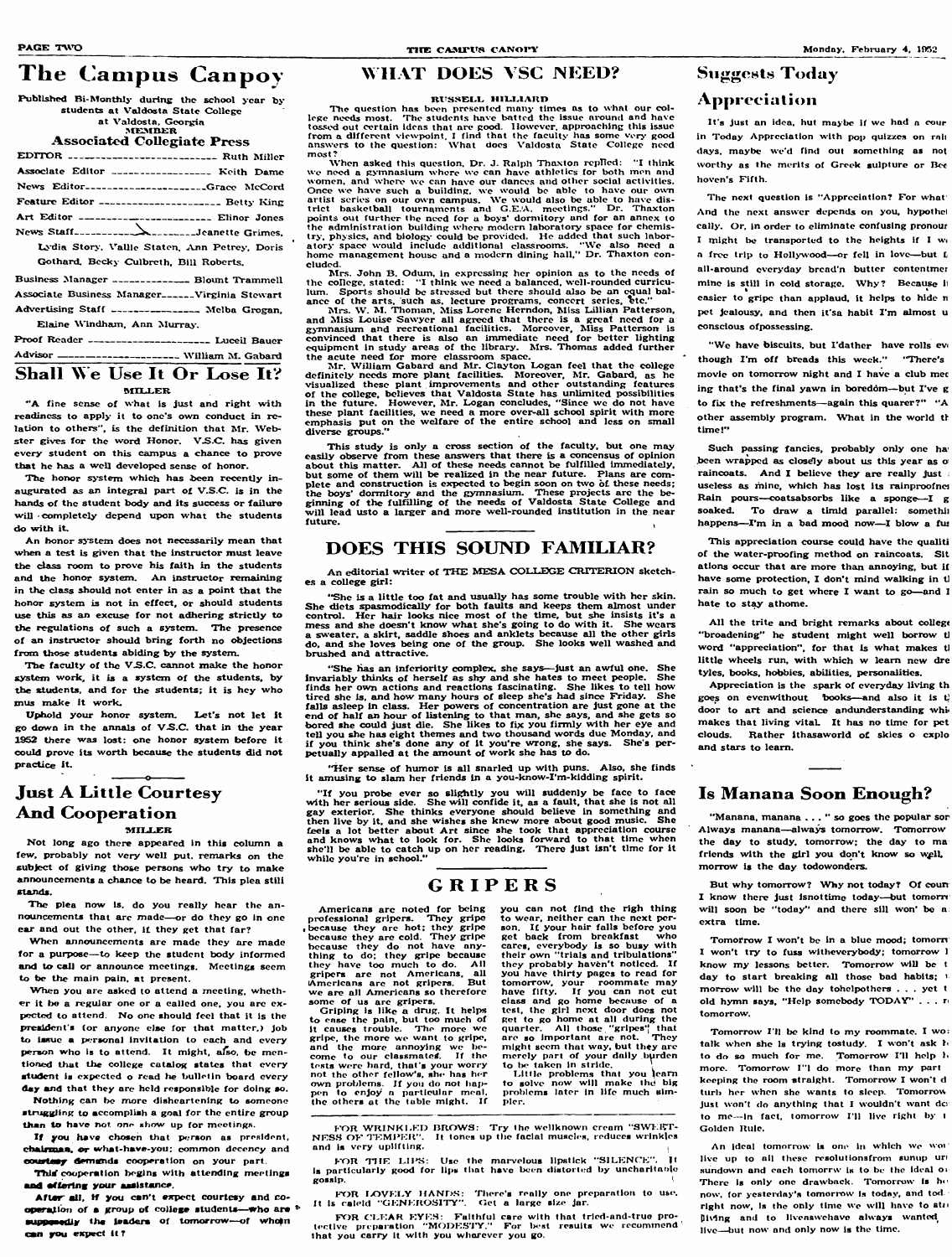## **To Present 'The Tempest'**

## **Under The Spreading Canopy**

#### **FERGUSON**

**Mr. Webster defines definition** as the "Explanation of the mean**ing or meanings of a word." (Copyright, 1936). He must be right. However that has nothing to do with this article, which has nothing to do with anything. This was written whiic beating around a bush located about 200 y a rd s south of the Administration building on the VSC campus this is quite a beat for one reporter to cover. There are still numerous bushes to . be beaten around by Canopy writers.**

**A recent survey at Snodgrass University has brought to light some statistics on the college newspaper game. The article,** "What's **Happening** to the Amer**ican College Newspaper?" published in the "Snodgrass Campus Canopy" May 3, 1647, points out that in spite of the per diem rise in the quality of joumalistis writing throughout the nation, 89% of college students use their newspaper over their' heads on rainy days.**

**However, Barmy College for Women declares that by printing its dull, dreary, and dry "Barmy Campus Awning on umbrellas and raising prices to \$5.95 per umbrella, it doesn't seem to matter how dry the copy gets by 2%.**

**Laura Jewel Hapsturge, Associate Door Jamb of our own VSC "Campus Canopy." reports these figures: 39%, 2.19, \$.47, and Quitman, 309-J.**

**Incidentally, the "Name your Newspaper" contest for VSC students closed last Friday. The iucky winner was Hermoine Jazzwell, freshman dog education major, who submitted the luckily winning title of "(Campus Canopy Beginning with this issue, your newspaper wii be known as the "Campus Canopy", thanks to Miss Jazzwell, who of course wins a life subscription to "L ife" magazine.**

### **Introducing Ourselves**

**A sophomore from Adel who is a transfer from South Georgia comments, "I miss the men." She is none other than Helen Darby. Twyman Smith is a sophomore from Waycross who transferred from the U. of Georgia. He has** informed me that he is a mem-<br>ber of the family fraternity, so

**beware girls! Jody Johnson who hails from Texas, really likes it in Georgia. She is a special student! \_ Maybe it is because there's oil wells in Texas. B. S. MRS. Jack Wooten a freshman who**



**Thomas Cound, of the Birmingham and Worthington Repertory companies. England, has join**the LONDON REPERTORY **COM PA N Y here, sponsored by Touring Players, Inc., to play** "Antonio" in THE TEMPEST.



**Milo O'Shea, one of the forernost Irish actors is well known for his performances in his country's dramatic literature. He has .been called by Paul Vincent Carroll "one of the finest actors of today". He spent four years at the Gate Theater in Dublin before coming to America. He joined t h e LO N D O N REPERTORY COMPANY , sponsored by Touring Players, Inc., to play Trinculo" in THE TEMPEST.**

**entered this quarter decided life in the world was too lonely— so he comes to V. S. C.**

**Carl Barker, better known as Hoottie, is a freshman who comes from Quitman daily — a pretty** popular guy with the girls—non? **Frank Gaissert is a football man from Auburn. He is a freshman and his home is in Griffin. He states, "I'm at V. S. C. to study."**

**I never did catch the what! John Mansfield from Buffton is a freshman who transferred from Georgia Military College. This is his first trip to Valdosta f**

**Doris Leonard entered V. S. C: straight from Germany). She is a Freshman and hopes to be with Sophomores!**



**Jack Harahan came to America for a role in the Nigel Bruce pro-duction of YES M'LORD. Born in France, Mr. Harahan has spent much of his life in England in** that theater, and joined the LON-**DON REPERTORY COMPANY to tour here as "Ferdinand" in THE TEMPEST. The tour is sponsored by Touring Players, Inc.**



**Martin Waldron, the 'Prospero " of the London Repertory Company's THE TEMPEST, left a large role in the Broadway pro-duction of ST. JG AN in order to make this tour. His Shakespearian experience is long and suc-cessmul. having most recently under-studied Louis Calhern in re**vival of KING LEAR.

us for awhile!, But she can't **keep from wondering, "Where to next?"**

**Myrlene Sheffield is a freshman from Newton. She is studying Sect. Sci. and wonders if Presi-dent Taft will need a secretary? From the Citadel comes Pete**

**McCord whose hcane is in Quit-man. He is a freshman who likes**

## *<u>How To Lose Friends</u>* And Alienate People<sup>?</sup>

**Everyone tries to be popular! Everyone wants to have friends! People spend hours reading books on how to improve their personaiity and more hours practicing what they leam. They start handing out compliments as freely as a politician does promises: they are sweet and considerate; they use soap and toothpaste: and the first thing we know, they have more friends than Daie Carnegie.**

**Now us . . . we re different. W e hate people! Being naturally selfish and unfriendly, we consider** people the world's greatest nuisances.<sub>.</sub> We intensely dislike being **bothered with friends (especially on their birthdays). Feeling sure that there are a number of you who have the same dislike for mankind, we have devised a number of ways to help you keep pople from coming within ten**

**miles of you. Since your roommate is the first person you see when you get up in the morning, she should be your first target. As a starter, dump a glass of water in her face. Then if you have time to before she starts beating on you, you can throw five more glasses full on her and tell her you are just trying to make sure she gets her six glasses of water a day.**

**Of course your next step is to turn on the radio as loud as it will go . . . preferably on some hiU-biily show. This wii thrill your neighbors to death!**

**When you have succeeded in rousing your roommate and all the other people in the dormitory, the next thing to do in order to antagonize everyone and to strat the day off in the worst way possible. is to dash down the hall to breakfast as if your very life depended on it, rattling papers, dropping books and sharpening pencils. O f course, you should knock down a few people on the way**

**just to make things interesting At breakfast, or any other meal for that matter, never go to the kitchen, tke the best food in each dish, monopolize he conversation, never say a polite thing. teH about your latest experiment in Biology Lab. and all in all, make yourself very obnoxious.**

**If you have any friends left after meals, you can ea^ :y get rid of them by completely ig-noring them whenever they speak to you. Just because other people are friendly and want to wa te their time speaking to you is no reason for you to answer them**

**Gr another very effective way to disturb people is to arrive late toall club meetings, appointments, and classes, causing as much commotion as you possibly can by telling everyone in your vicinity whyyou were late.**

**G f course, the library is the one and only place to pop chewing gum and catch up on the latest gossip. Everyone else is so accommodatingly quiet that you can talk for hours and hours in that atmosphere.**

**You can make a life-long enemy of the monitor if you will play hide-and-seek with her when she is trying to check rooms, and play your radio loudly enough so she wii have to come and tell you to please turn it down at least twice during quiet hour.**

**If, after trying all of these things, there is someone who still insists on being your friend, just send her to us . . . W e ll alinieate** her in no time flat. We're ex**perts at the job. No one has spoken to us for three weeks, now. lUs soooooooooo peaceful!**

**Love is the hardest lesson in Christianity; but, for that reason, it should be most our care to leam it.**

**— W illiam Penn**

**B o o k s College Supplies Sporting Goods Crackers & Candy** V. S. C. BOOK STORE **Co llege Supplies**

**When Shopping Visit BELK 'S Second Floor for your Ready-to-Wear Carroll King Jr., 9-15 \$10.93 to \$19.95 AH New Spring Shades and Fabrics**

**BELK - HUDSON CO.** 

# **Dosta Theatre**

**MONDAY and TUESDAY KIRK DOUGLAS — JAN STERLING in B ig Carn iva lI??**

**PIus-^News and Cartoon**

**WEDNESDAY and THURSDAY** 

**ROBERT MITCHUM—AVA GARDNER** 

"My Forbidden Past"

**rius— ^News and Cartoon**

**FRIDAY and SATURDAY** 

**CHARLES STARRETT in Fort Savage Raiders Plus— Cartoon and Serial**



and on I rode....

The farther you go the more you need refreshment. That's why you'll hear folks say, "Let's have a Coke and get going." It's one way to get somewhere.

**Tennyson:**

SOTTLED UNDER AUTHORITY OF THE COCA-COLA COMPANY BY **VALDOSTA COCA-COLA BOTTLING WORKS, INC.** "Coke" is a registered trade-mark. © 1952, THE COCA-COLA COMPANY